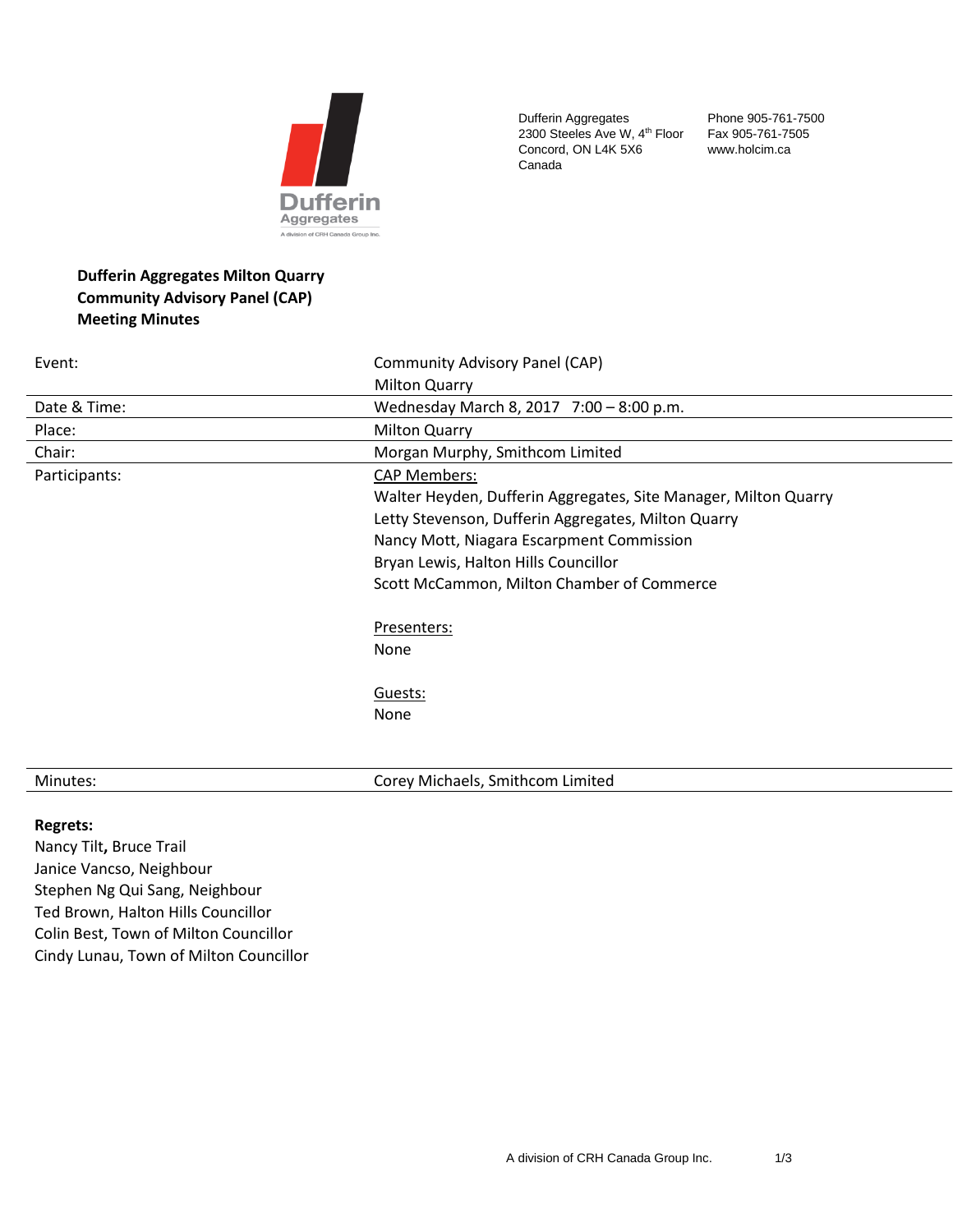## **Minutes**

**Morgan Murphy** calls the meeting to order. Meeting formally opened at 7:05 p.m.

**Morgan:** First item of business is approval of the October 5, 2016 minutes.

### **Review and approve October 5, 2016 Minutes**

- Walter Heyden motions approval of the October 5, 2016 minutes
- Nancy Mott seconds the motion
- October 5, 2016 CAP Meeting Minutes are approved

**Morgan:** Welcomed Scott McCammon to the CAP as representative of Milton Chamber of Commerce.

**Operations Update**: Walter Heyden, CRH Canada Group Inc.

- Site prep is underway for 2017 season overburden is being removed
- Plan to run until December 5.0 million tonnes
- Shipping hours currently 5:30 am to 4pm Monday to Friday
	- $\circ$  In April, will shift to 5:30 am to 5 pm Monday to Friday and Saturdays on demand
	- $\circ$  Third party security company will be hired to monitor trucks arriving outside shipping hours
	- $\circ$  Two safety days planned in conjunction with Halton Regional Police and MTO
- Community initiatives this year:
	- o Section of accessible trail by Darling Home
	- $\circ$  Annual tree planting 25<sup>th</sup> vear
	- o Ready mix drum Halton Healthcare
	- o Minor league sports teams in Milton
	- o United Way Mayor's Golf Tournament
	- o Two kids to camp every year
	- o Roadside cleanup
	- o Doors open event in September
	- o School tours for grades 4, 9, University
- Update on power conservation program
	- $\circ$  Hired an outside consultant to help manage consumption and plan for peak power consumption
	- $\circ$  In 2016 period, actively started to manage power consumption based on forecast peak
	- $\circ$  Goal is to curtail usage during top 5 peak days in Ontario peaks have been in summer last few years, but can be in winter during cold weather
	- o Milton Quarry shut down 12 times in 2016, reduced usage on 3 of top 5 days

### **No Q&A on Presentation. Floor open to discussion.**

**Bryan Lewis** asked for an update on the plan to fill the "gap" on site.

- Walter reviewed presentation deck from 2009 CAP meeting
	- $\circ$  Short-term actions from 2007 plan have been completed, including tree plantings and accelerated reforestation
	- $\circ$  Long-term plan requires quarry to be shut down. Appearance of gap will be minimized.
	- o Walter suggested Kevin Mitchell be invited to provide an update at a future CAP meeting.

**Bryan Lewis** asked for update on technological improvements to blasting and loading methods